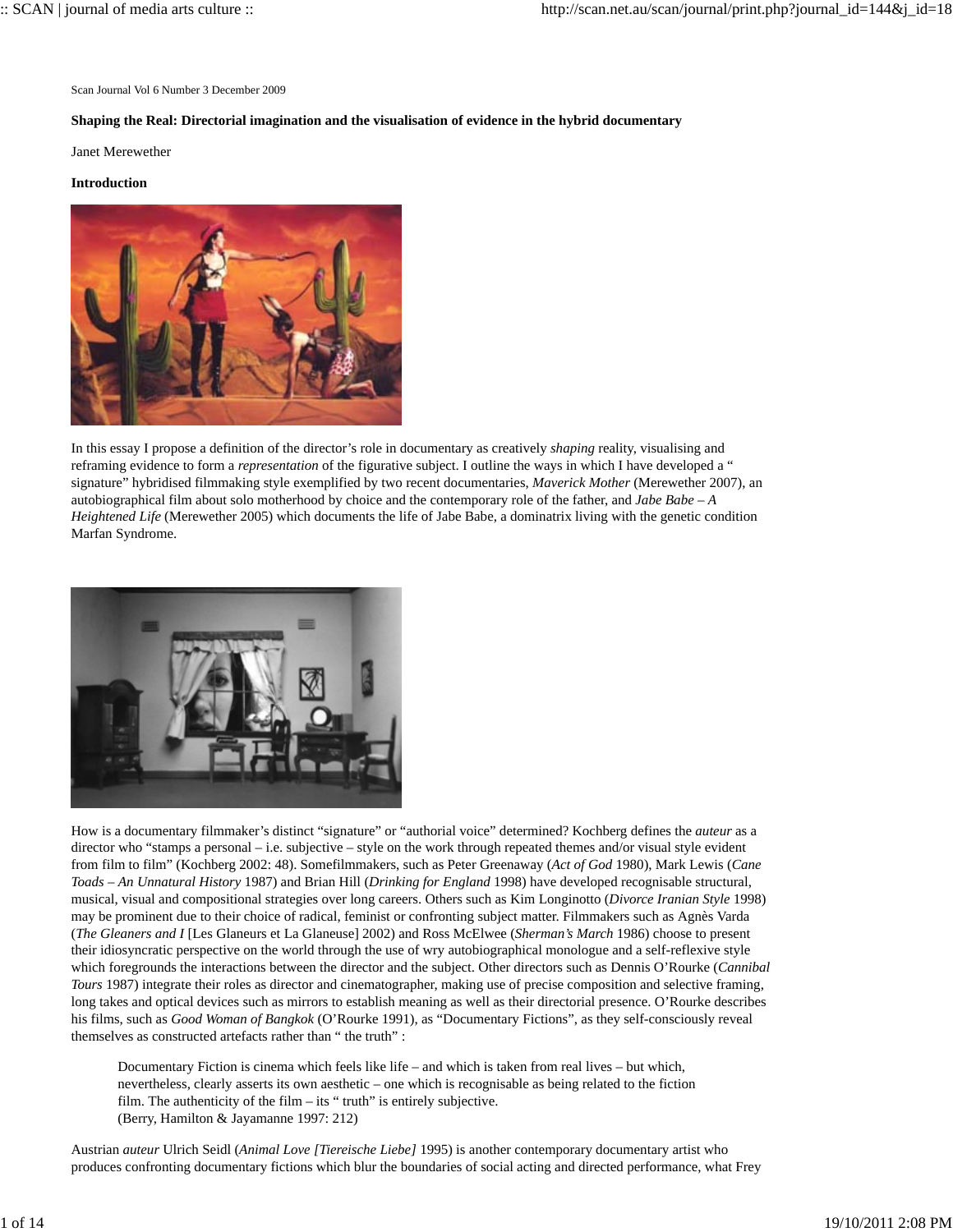terms "border zones." His style introduces a level of ambiguity to his fierce social critiques, challenging Direct Cinema purists wary of directorial interference. Seidl's work is certainly not self-effacing; anyone who chooses the subject of the sensual and sexual relationship between owners and pets could expect to attract controversy. His stylistic rigour demonstrates what Kochberg describes as "truths mediated through…artistic obsessions." (Kochberg 2002: 49)

As the above examples demonstrate, the authorship process in film documentary production can be as idiosyncratic as the director, and a personal methodology may take decades to develop. If, as in my own practice, the director is also the writer and producer, there is little doubt from whom the creative vision for the film originates, although the valuable contributions made by collaborators and crew members cannot be underestimated.



Through the production of numerous short films such as *Palermo – 'History' Standing Still* (2004), *Cheap Blonde* (1998), *Contemporary Case Studies* (2001) as well as the two documentary films under discussion, I have developed an authorial process founded in hybridity which integrates the disciplines of fiction, documentary, design and media art.

The scripts for both *Jabe Babe – A Heightened Life* and *Maverick Mother* integrate observational and fictional sequences to present the private world of the film subject whilst simultaneously contextualising them in the wider cultural, art/historical and media landscape. Observational filming captures the microcosm of individual and family life, whilst performative sequences reflexively situate this life within the macrocosm of society with its political, medical and religious institutions and moral codes. In this way I have blurred the boundaries of fact and fiction by inviting the key documentary participants to move beyond their participation as "social actors," and into the role of performers enacting studio-based (frequently ironic) dramatised *tableaux vivants*.

My intention is to collapse the conventional distinction made between documentary and fiction, which had its origins in the early 1900s: *"actualité"* as established by the Lumière brothers'(*L'arrivée d'un train en gare de La Ciotat* [The Arrival of a Train at La Ciotat] 1895) was contrasted with Georges Méliès' "fictive fantasy" spectacles such as *Le Voyage dans la Lune* [A Trip to the Moon] (Méliès 1902).In the *hybrid* documentary I demonstrate that directorial observation *and* imagination can be exercised in the representation of political, scientific and social subjects.

Whereas directors such as Seidl tend to conceal the level of directorial control and direction of performance during the filming process, I generally choose, in the manner of Jean Vigo in *À propos de Nice* (Vigo 1930) and Errol Morris in *The Thin Blue Line* (Morris 1988), to interweave a number of visually contrasting strands making the authorship process distinctly apparent to the audience. This methodology also acknowledges the influence of Jean Rouch, who, in films such as *Moi, un Noir* (Rouch 1959) demonstrates that documentaries can be likened to "dreams in film", the result of an *encounter* between two people (Feld 2003), the director and subject.

# **The** *hybrid* **documentary**

The postmodern hybriddocumentary is "authored " in the sense that it self-consciously integrates several modes of production and is characterised by highly original directorial approaches which may become recognisable as the filmmaker's "signature" style. I define the *hybrid* documentar*y* as a non-fiction film which employs a stylised form of representation of the subjective voice and which may incorporate experimental and self-reflexive modes of production. The hybrid documentary frequently integrates fictional characteristics and formal innovation in performance, design and *mise-en-scène*.This mode of production often presents voices from the margins of society, and has been particularly embraced by feminist, queer and avant-garde filmmakers seeking to invert the position of the subject as victim and establish new aesthetic possibilities for the documentary. It may incorporate documentary, media art and performance art practice.

Hybrid documentary is also frequently eclectic, foregrounding its mode of construction, and revelling in the ironic celebration of quotation, artifice and fantasy, fused by self-conscious decoupage. It is reflective of the definition of hybridity in post-colonial and cultural studies as well as the biological sciences in that it seeks to artificially amalgamate disparate and incongruous cultures and sources into a unified whole. Post-colonial theorists have used the term to "question what appears natural and complete, to problematize naturalized boundaries." (Kuortti & Nyman 2007: 1) In the biological sciences the term refers to "the notion of an organic process of the grafting of diversity into singularity" (Young 1995: 5) and of artificial cross-fertilisation.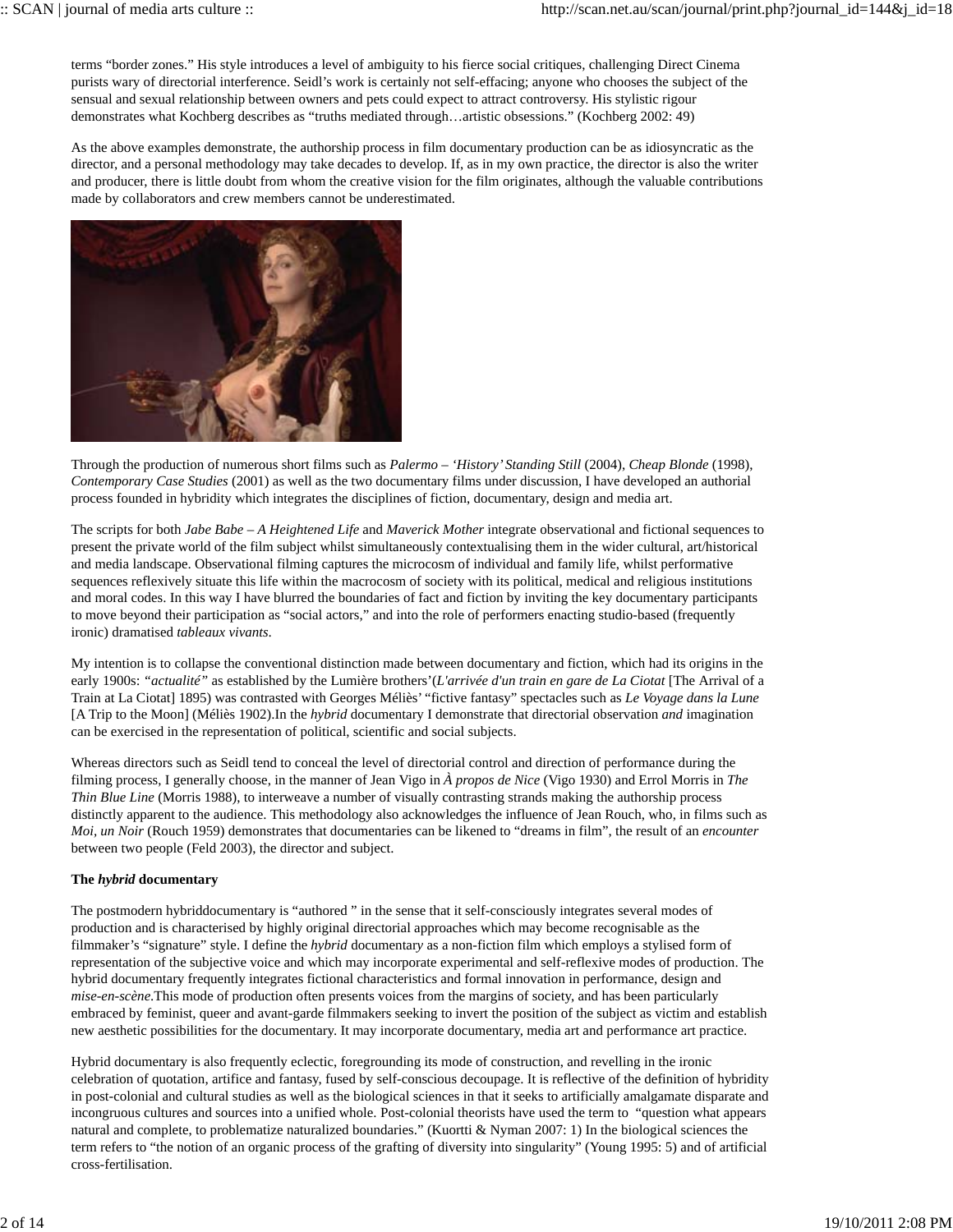

The hybrid documentary might be characterised by its state of "in-betweenness" (Bhabha 1994: 10) in its integration of various genres and marginalised subjects just as the film-maker herself may be situated between the commercial film "industry" and art practice. Hybridity questions the existence of "objectivity" and fixed definitions of history, culture and identity. Its embrace of pastiche and fantasy differentiates it from the conventional definition of documentary as a conveyor of "truth," or as Nichols proposes, a "history lesson…a discourse of sobriety…seldom receptive to whim or fantasy, to 'make believe' characters or imaginary worlds." (Nichols 2001: 39). Kochberg suggests instead that "truths are subjective, multiple and at times contradictory." (Kochberg 2002: 1) Hybrid documentaries eschew didactic stylistic features such as the "voice of God," unless used ironically, preferring instead to foreground the expressive voice and perspective of the subject, who may also act as a performer.

Bruzzi posits a more contemporary definition of documentary "truth" as "that which emerges through the interaction between the filmmaker and the subject in front of the camera (classic direct cinema being predicated upon the different idea that documentary was simply the recording of events that would occur whether or not the cameras were present.)" (Bruzzi 2000: 76) New hybrid documentaries are frequently informed by the personal experience of the director, whose authorship process may be demonstrated through the use of self-presentation and/or first person narration. The indexical relationship to the "real" is contested territory even whilst a referential claim to the historical is retained. Th ough frequently based on real incidents or events, the hybrid film's self-conscious use of stylisation exemplifies Sontag's definition of "life as theatre," (Sontag 1966) or, in Dovey's words "documentary (as) performance." (Dovey 2000: 10)

# **The authorship process – when to write and when to observe?**



The hybrid documentaries *Jabe Babe – A Heightened Life* and *Maverick Mother* incorporate various modes including the " observational" , "participatory" , "reflexive" and "performative", as defined by Nichols (2001: 138). Social acting and choreographed performance sequences are integrated during the editing process. The films make use of the *tableau vivant*, both as an alienating device and as postmodern pastiche, which Kochberg defines as "an imitation of styles, without a sense of comic irony that you would associate with parody." (Kochberg 2002: 202) Scripted studio sequences reinterpret an eclectic range of "low" and "high" cultural forms, quoting popular film and television imagery, such as 1950s B-grade and sketch comedy in *Jabe Babe – A Heightened Life*, and fine art photography artists Cindy Sherman and John Heartfield in *Maverick Mother*. The audience is able to observe the subjects of both films in the context of real life as well as in the film studio, enacting costumed personas. Detailed set, costume, make-up and wig design enable a clear distinction to be made between authentic and the reconstructed footage. T he "performative" scenes are used as humorous punctuation marks which diffuse dramatic tension whilst reinforcing the idea that our bodies and behaviours are frequently culturally determined: in real life we also play roles, whether it be "patient," "mother," or "woman." The editing style is consciously fragmented and foregrounded, encouraging the audience to engage with the documentaries on multiple levels through emotional immersion and simultaneous intellectual analysis.

Although this previsualised material, founded in a form of scripting, implies stylistic control, frequently the strongest footage captured in the films I am discussing could never be imagined by a screenwriter. Who could predict that my elderly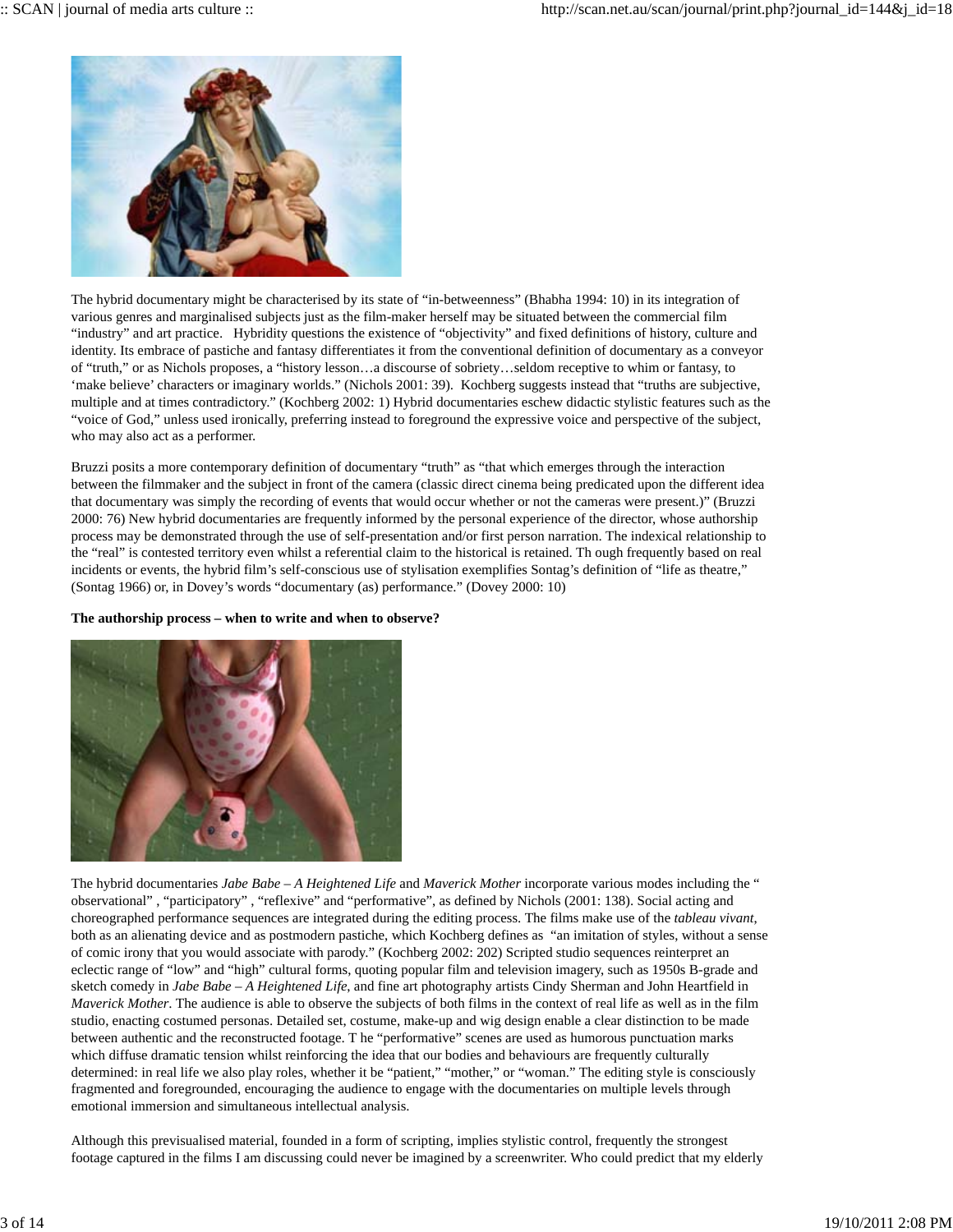dying father, when presented with a photographic image of the father of my son, would respond with "*He's got the look of a canine*." (*Maverick Mother* ) As Varda's films suggest, such as *Les Glaneurs et la Glaneuse* [The Gleaners and I], there is a distinct advantage in relinquishing control, for gleaning images spontaneously, capturing the unpredictability, authenticity and beauty of reality through the observational lens. I would argue that the combination of scripted and spontaneous components contributes to the conceptual and emotional strength of the hybrid documentary.



The writing process for the documentaries under discussion involves developing a script to distill the creative expression of the idea and the point of view: how I will visually and aurally interpret the subject. Unlike fiction, the script is rarely completed before filming commences, but is developed simultaneously with the research and observational shooting phases. I frequently include drawings, photomontage visualisations and reference images within the body of the script, which is formatted in the style of a feature film, with scene numbers, characters and dialogue. Although I operate the camera for the majority of the observational filming, a feature film crew is engaged for the studio shooting. This detailed script is required for creative crew collaboration and to allow analysis of film shoot logistics, such as planning for production, costume, makeup and model design, lighting, green screen and casting. The script structure, in particular the voice-over or central character's narration, continues to be a work in progress until the film is locked off in the edit suite.

In *Jabe Babe – A Heightened Life* my authorial position is expressed through the use of a fragmented structure, quotation, creative use of production design, costumes, colour grading and film/video stocks as well as jump cuts and discontinuity in the editing style. In *Maverick Mother* my subjective position is unambiguous, as the film is autobiographical and my presence evident in front of as well as behind the lens.



Nichols defines these new forms of documentary in terms of "incompleteness and uncertainty, recollection and impression, images of personal worlds and their subjective construction." (Nichols 1993:174 ) I would also suggest that my personal style is defined through the choice of confronting, marginalised or contentious subject matter as well as a sense of the comedic, stemming from a feminist critique of established social conventions and power structures.

# **JABE BABE – A HEIGHTENED LIFE**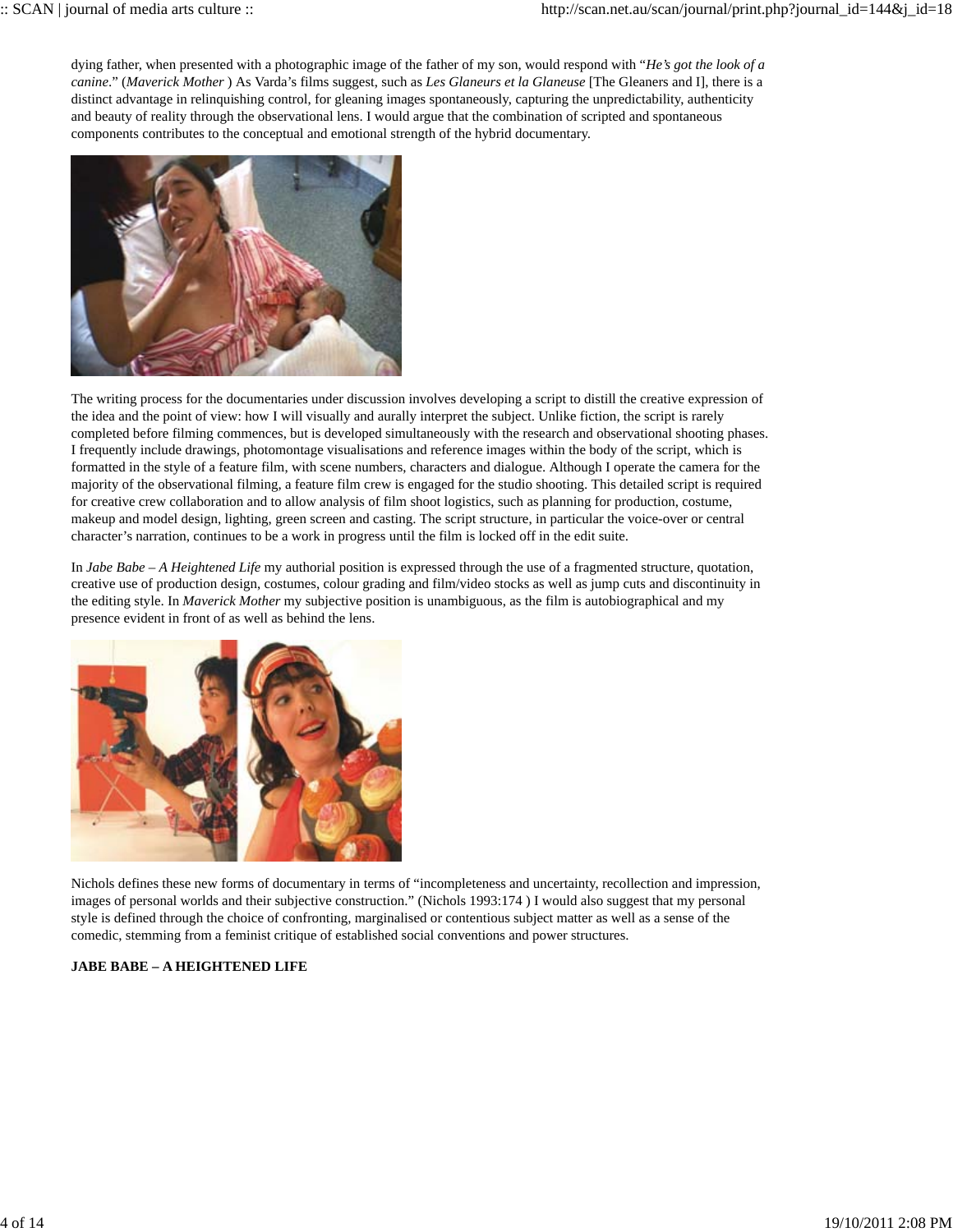

# **Click image for video**

The authored hybrid documentary frequently provides a space where under-represented groups such as women and queer subjects can articulate their own experiences in a stylised performative manner. Jabe, the subject of *Jabe Babe – A Heightened Life*, works as a dominatrix and has a life threatening genetic condition called Marfan Syndrome. Jabe's early childhood experiences included living with her pyromaniac schizophrenic mother, before enforced removal and resettlement with a series of (frequently abusive) foster families. Health problems included myopia and heart complications as a result of her genetic condition, culminating in open-heart surgery at the age of sixteen. Jabe could be defined as a genetic, social and sexual outsider.

Bhabha suggests, in the context of post-colonial studies, that " the intercultural space where hybrid identity is formed is a space of in-betweenness and liminality," (Bhabha 1994, p. 8-9) a non-fixed identity. Jabe believes she is the product of a white mother and an aboriginal father; she has no fixed sense of belonging, family or home. Her physical appearance and sexuality is ambiguous and she is in a state of transition between life in the underworld profession of dominatrix to the socially acceptable nine to five worker. If hybridity can also be seen in the pejorative sense as a form of bastardisation, then Jabe's unfixed identity, anti-authoritarian position and illicit profession constitutes the contemporary hybrid subject, the creative and irreverent protagonist.

*Jabe Babe – A Heightened Life* introduces the audience to Jabe's character very differently from a standard science, medical or biographical documentary. The audience is encouraged to enter Jabe's world of fantasy, "tall story" and intrigue from the film's first scene, where a miniature book provides a whimsical introduction: "This story belongs to *Jabe Babe* who started small, but grew and grew...". The documentary inverts the power relations normally found in the science documentary, where an "expert" doctor dominates and scrutinises the non-normative, objectified victim.

This subjective approach has a precedent in Kirby Dick's documentary *Sick: The Life & Death of Bob Flanagan, Supermasochist* (Dick 1997). Suffering from cystic fibrosis, Flanagan is a performance artist basing his life and art on his body and his "SM" practice which expresses his obsession with ritualised torture. Flanagan lives with his dominatrix partner Sheree Rose and engages with pain in order to manage his fatal condition, which finally kills him. The structure of *Sick* is similar to *Jabe Babe* in that it interweaves the medical with the biographical and performative. The social subjects display a sense of agency and creative participation which challenge stereotypes of the medical patient as passive curiosity.

In *Jabe Babe*'s interview sequences, Jabe is a creative collaborator, addressing the viewer directly by speaking into the camera lens, making eye-contact and thus engaging the audience in her subjective experience. She is far from Anstey's description of his social actors as "poor, suffering characters" in documentaries such as *Housing Problems* (Anstey 1935), as described by Winston (1988: 40) Jabe's interview is set in a "technicolor treetop world" which reinforces Jabe's height, isolation, and her world of escapism. In contrast, black and white interviews with medical experts appear on miniature monitors embedded in a model world, their power now diminished, controlled by Jabe as Giantess.

Marks writes that "Hybrid cinema is in a position…to dig up the traces that the dominant culture…would just as soon forget. One cannot simply contemplate a hybrid (or a work of hybrid cinema): one cannot help but be implicated in the power relations upon which it reflects." (Marks 2000: 8) My intention with this film was to give power back to the subject by eschewing expository documentary conventions such as the detached "voice of god" in favour of Jabe's active self-presentation through her idiosyncratic and distinctive voice. During the course of the documentary Jabe regains a sense of personal and economic control in her life, actively inverting her sense of embodiment from medical victim to professional dominatrix with a future plan to work in the funeral industry.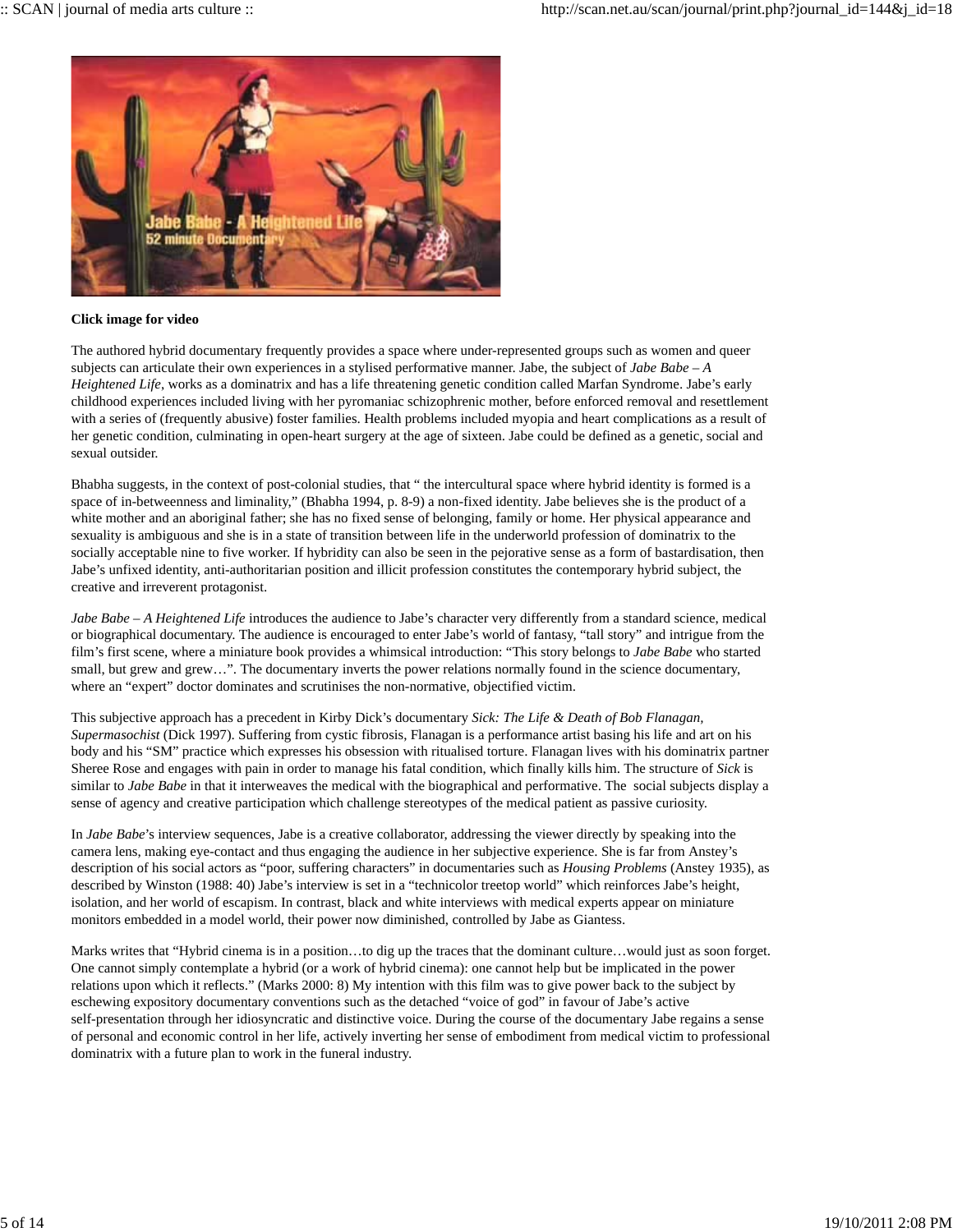

In the film Jabe participates in studio reconstructions of confronting black and white photographs contained in the medical journal "Birth Defects," images of forlorn and frequently "deformed" patients: objects of medical scrutiny. These "objective" anthropometric measuring sequences are replicated ironically in the film in order to critique the unequal power relations she had experienced as a myopic and lanky Marfan child. Jabe describes her body as unstable and transgressive: "I was a freak... everything just grows and grows and grows!" Formal compositional devices and the positioning of the near naked subject, eyes blacked out, against a height grid, reference techniques used to capture photographic evidence in medical and criminal cases (Ehrlich & Jones 1967). Through the act of performative participation, Jabe is able to transcend her previous status as medical victim.

Jabe also participates as the performing subject in a series of vibrant *tableaux vivants* which represent storybook worlds, childhood memories, expectations of the future, as well as surreal colourful spaces of the imagination. These stylistically reference Méliès' non-naturalistic "fictive fantasy" cinema spectacles such as *Le Voyage dans la Lune* [A Trip to the Moon] . The tableaux suggest the themes of acceptance, control, visual transformation, death and desire, enabling Jabe to enact different manifestations of her "female" self. Her love of theatrical exhibitionism and physical transformation form the central core of the film's visual and performative strategies.

Butler elaborates on the concept of femininity itself as performance, suggesting that "gender is a kind of persistent impersonation that passes as the real…Does being female constitute a "natural fact" or a cultural performance...?" (Butler 1990: x)



The *tableaux* also draw on burlesque imagery, such as the Klaws' photographs of Bettie Page, "s/m b/d" subcultures, as well as storybook worlds such as *Alice's Adventures in Wonderland* (Carroll 1865). Grosz writes of the morphing female subject, "Alice...is perpetually changing, not simply in terms of growth, development, or maturation, but in terms of orientations, directions, and trajectories". (1994: 176) Jabe's body, through childhood, was in a state of flux, and exhibited extraordinary growth and difference. In adulthood, her tall body, though female by sex, is open to other public interpretations, its appearance fluid, sometimes recognised as female, sometimes transsexual. Jabe plays with her androgyny, and her appearance is often unfixed and ambiguous. She contributed to the documentary authorship process by suggesting various self-devised characters such as *Calamity Pain* and the *Queen of Mean*.

I utilise the metaphor of the giantess to represent Jabe's outsider status. She participates in visualisations of macrophilic fantasies, a term referring to the sexual fetish where men desire to be devoured, squashed or trodden on by giant, supersized women. In order to develop a visual style for the giantess sequences, I researched the production design, costume design and camera-work found in cult B-grade films such as *Attack of the 50 Foot Woman* (Juran 1958). Jabe often described herself as a contemporary "freak," and the photographic work of Diane Arbus, the American photographer known for her images of social misfits and aberrant bodies provided compositional and framing concepts. By using recognisable popular iconography, the film explores the simultaneous desire for, and repulsion from, the dominating, sexually predatory female.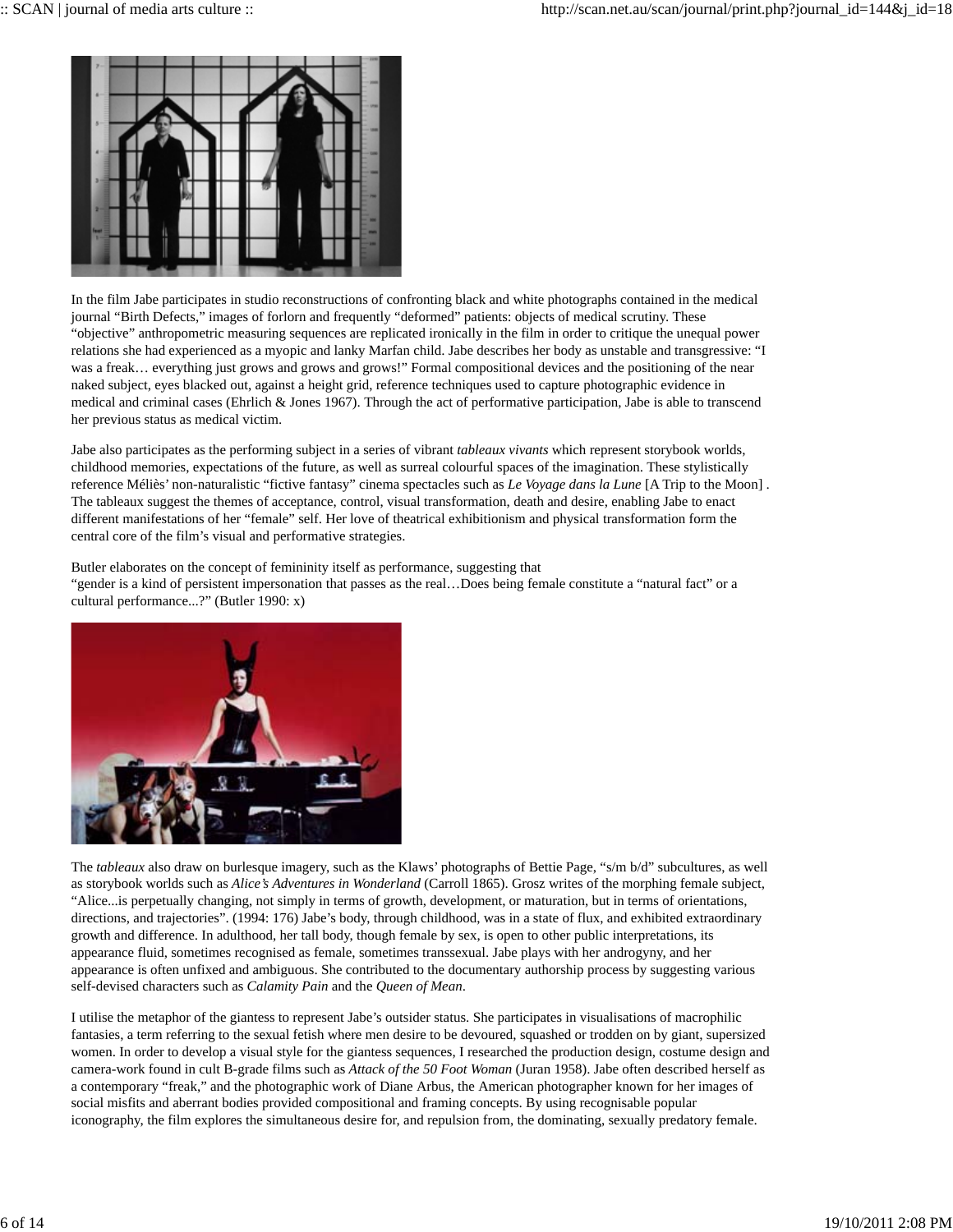

*Jabe Babe – A Heightened Life'*s concern with the image and the meta-image emerges through the construction and layering of frames within frames. Black and white observational scenes from Jabe's real life play on miniature monitors nested within the " technicolor" buildings in the model city. In a similar way, Pascoe writes that Peter Greenaway's films, such as *Les Morts de la Seine* [Death in the Seine] (Greenaway 1988) make paradoxical demands on the audience, who must undertake "several acts of seeing simultaneously; following maps, say, or reading manuscripts, or looking at ornate calligraphy on screen while, at the same time, watching a film" (Pascoe 1997: 33) m arking "the beginning of the liberation of ' video' from ' TV' "(Lewis 2006). In stylistic terms, *Jabe Babe – A Heightened Life* represents a liberation of the documentary from an indexical relationship to the "real".

My next documentary *Maverick Mother* builds on the stylistic innovations I developed in *Jabe Babe – A Heightened Life* by exploring the idea of the participating author in the feminist autobiographical film. "At 39, Janet's biological clock was chiming a deafening ' tic-toc'. A film about solo motherhood by choice and the contemporary role of the father." (*Maverick Mother* Promotional Material)

# **MAVERICK MOTHER**



**Click image for video**



# **A Camera in the Kitchen**

In 2004, having no idea of the final outcome, I commenced filming a video diary documenting my three year journey from single woman by chance to solo mother by choice. The filming began when, at the age of thirty-nine, I made the momentous decision to "go it alone" and look for a sperm donor.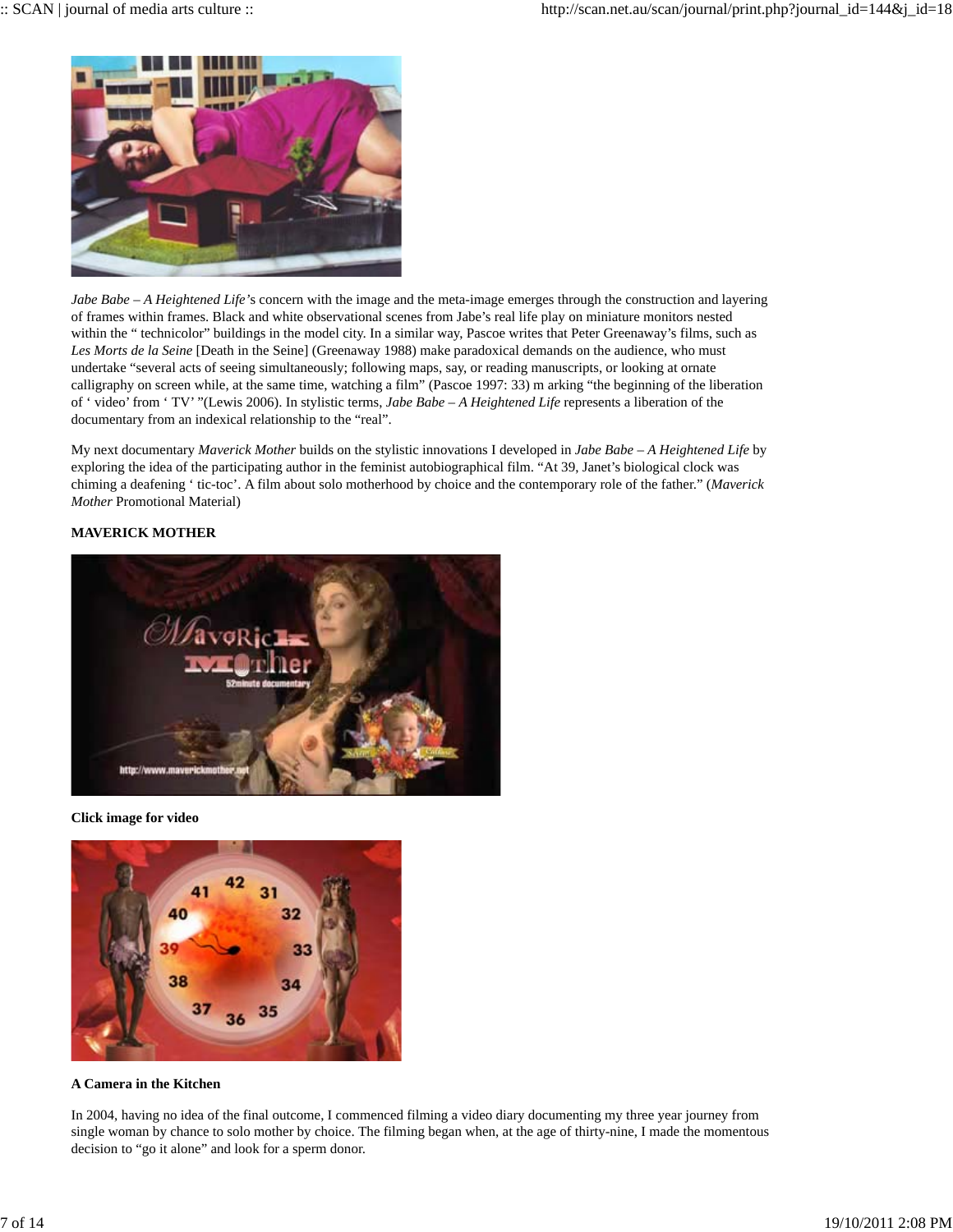

*Maverick Mother* builds upon some of the stylistic conventions found in the "autobiographical portrait" or "journal entry documentary" as defined by Lane (2002: 48), such as to-camera monologue by the filmmaker, as well as utilising hybrid techniques such as the integration of documentary, drama, archival and family imagery. My intention for this documentary was to use the autobiographical form to publicly examine the subject of the unmarried or unpartnered woman's "biological clock" and desire for family, even though I knew that I would face considerable public scrutiny, a risk taken in any autobiographical endeavour. I was willing to sacrifice my personal privacy to encourage a public debate around the subjects of "social infertility", the pain of childlessness, as well as men's frequent unwillingness to maturely embrace their role as fathers in society. This documentary would be about "spinsters" doing it for themselves.

### **Observation, intervention and interaction with the family**

The video diary, filmed over a three year period, documented my own experiences in the form of monologues as well as the responses of my friends and family.

After the birth of my son, Arlo, the documentary's emphasis shifted, as I deeply considered the traditional and shifting contemporary role of the male "head of the household" through the incorporation of my father and brothers as key characters in the film. How would I raise Arlo without the presence of his biological father in our day to day lives? Through the use of interactive interviews I engage with my father's traditional views on marriage, illegitimacy and the rights of my child to know his father and genetic origins. The diary became a record of the birth of my son, the ideological battles between Dad and me which served as dramatic tension in the film, then his declining health in hospital, which could be read as a metaphor for the demise of the patriarchal "head of the household."

This diary footage forms the chronological spine to the film. The Colmers suggest (1987: 1) that "[a]s the art of confession, revelation and self-discovery, [the autobiography] has its roots in religion…Even today it retains a confessional strain." The video camera frequently bears witness to my most intimate experiences of joy, anguish, confusion and constant questioning, enabling the audience to participate in my subjective experience and the challenges of my choice to "bypass the man and go straight for the sperm" (*Maverick Mother*). Self-reflexive devices, such as a mirror in the doctor's surgery, allow the audience to simultaneously view the interview subject and the filmmaker-as-patient. In the feminist autobiography, it is the filmmaker's capacity to control the representation of subjective embodiment and intimate experience through the authorship process that poses an alternative to conventional documentary practice.



**Background to women's autobiographical documentary**

Prevailing forms of the documentary before the 1960s reflected authoritarian tendencies towards the need for control, truth and objectivity. Zimmerman (1999: 64) describes this "imperialist gaze" in her discussion of Robert Flaherty as the "father of documentary". She suggests that "[a]t documentary's core dwells a patriarchal fantasy of origins, birthrights, territorialisation, disciplinary procedures of beautiful aesthetics to control unruly natives and racialized narratives..." (ibid). Holland and Adkins (1996: 1) note that "[R]adical feminists have long argued that the female body and sexuality are a site of control and potential contestation." In *Maverick Mother*, the pregnant film author defies all "feminine" stereotypes by controlling the conditions of her pregnancy, birth and cinematic representation.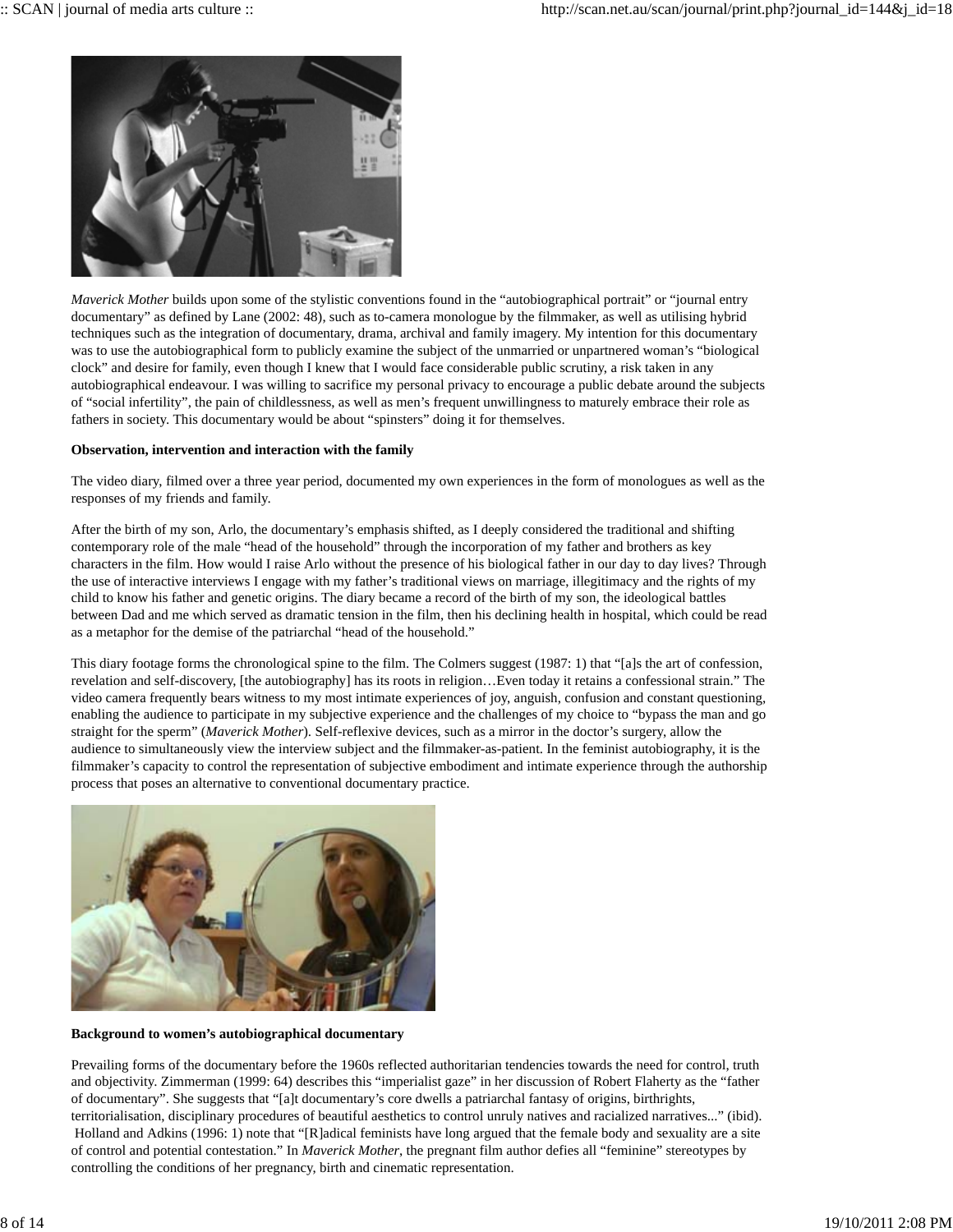Feminist avant-garde and documentary directors have frequently used their embodied experience as a basis for creative expression. Juhasz (1999: 96) observes that

Women activists and artists are drawn to documentary and avant-garde form (and their hybridization)... [T]hese are documents of a politicised (usually autobiographical) self-expression: a woman performing and archiving her defiance against the rules of sex and gender.

Renov (1999: 88-89) also defines the historical development of feminist autobiography and its capacity to contribute to social change.

By 1990…subjectivity is no longer construed as 'something shameful'; it is the filter through which the Real enters discourse as well as a kind of experiential compass guiding the work towards its goal as embodied knowledge…[S]ubjectivity, a grounding in the personal and the experiential, funnelled the engine of political action.

As I was challenging traditional social constructs of "the family" and "the father" it seemed reasonable to challenge the traditional conventions of "the documentary" as defined by predominantly male filmmakers of the post-war period. My film would be a subjective and intimate record of the specific corporeal and emotional experiences flowing through the maternal body. The camera becomes witness, companion (and "husband replacement" as my editor noted), recording abject maternal realities and the excess of bodily fluids including blood, milk, tears and baby excrement.

My practice follows in a tradition of film authors working with a process of autobiographical self-presentation such as Ross McElwee's wry search for love in *Sherman's March* (McElwee 1986), Sadie Benning's *pixelvision* examination of bourgeoning lesbian identity in *Girl Power* (Benning 1992) and Caouette's "living movie" *Tarnation* (Caouette 2003) where documentary subjects become "characters." Stylistic similarities include autobiographical monologue, performative role-play and ironic emulation of mass media celebrities.

*Maverick Mother* visually references both lifecasting and vlog (video blog) techniques, which themselves borrow from precedents such as Warhol's *Sleep* (Warhol 1963), however I would argue that my film could be described as authored rather than unmediated as it selects and edits in order to contexualise my personal experiences within the broader history of the rights and status of single mothers in society.

Participatory diary footage of my friends and family reveals a clear interaction between filmmaker and subject, and several self-reflexive sequences establish not only my filming process, but also the personalities of the central characters. At the start of the film my conservative yet eccentric father states "I mean, everybody's very polite about you, and I think that they admire you…for a weirdo…who's a filmmaker. I mean you can't help being a weirdo when you're a filmmaker." When I later prepare to reveal the news of the pregnancy to my mother, the contentious nature of filmmaker intervention is explored. From behind the camera I speak to my brother Jim. "It's going to be difficult to say anything." He replies "It's going to be difficult, and it's going to be difficult with Mum having a camera in her face." Upon learning of my pregnancy, my father speaks to me through the camera with bemusement. "How did I have a fallen woman for a daughter?" he asks, disguising his shame with humour. These sequences reveal the three-way relationship between subject, filmmaker and audience.



### **The performance of motherhood**

*Maverick Mother* employs performance in order to contextualise my solo status historically whilst situating my conception and pregnancy within mass media and visual art representations of both the "revered mother" and the deviant "unwed mother." Nichols (1993: 175) analyses the innovative documentary work of feminist filmmakers:

Some documentaries have begun to insist on the representation of experience and, therefore, the body itself as witness…[A filmmaker may resort] to classic devices of fictional mise-en-scèneto heighten the subjective sense of the interviewee's body bearing witness… but it is a form of representation that breaks with documentary conventions of authenticity by resorting to a performance.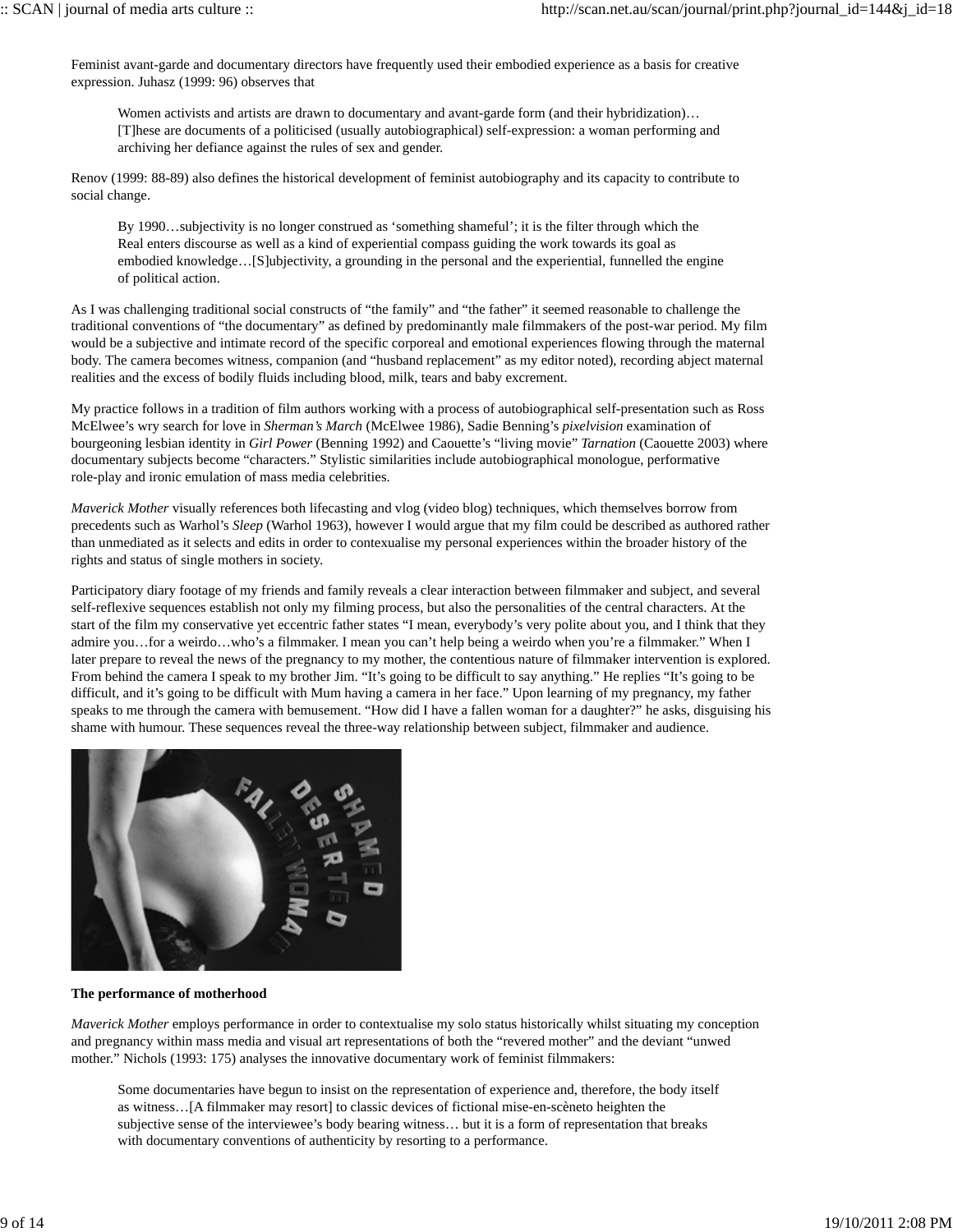The introductory shot of the pregnant director behind the camera as well as the title sequence of the film, featuring *faux* lactating bare breasts references the work of photographer Cindy Sherman. They reflexively reveal my roles as cinematographer and director working in the context of the green-screen film studio. Even the absent father is represented through performance, as an enigmatic masked man with surfboard.



Reworking familiar maternal archetypes, the (frequently ironic) tableaux sequences in *Maverick Mother* reflect the extent of my conscious authoring and screenwriting process. Interwoven into the video diary footage, they serve as tools to shift the mood and pace of the film whilst engaging a broad audience in what would be normally considered a feminist subject. De Lauretis describes this as constructing a "feminist viewer position... regardless of the actual gender or subjectivity of the viewer." (de Lauretis 1987)

Lesage (1999: 311) has also examined the aesthetic explorations of women's autobiographical films.

Unlike social-issue documentarists working…in a realist mode, (many) women artists do not presume to represent a continuous stable identity or a cohesive self. Rather they pursue an epistemological investigation of what kinds of relations might constitute the self, using as a laboratory their own consciousness.



In *Maverick Mother* I perform as the "Pregnant Filmmaker", "White Trash Single Mother", "Shamed Pregnant Teenager", "Single Mother as 1950s Housewife and Husband", "Lactating Mother in WWI, WWII and the present" (against backgrounds of dead soldiers, atomic blasts and twin towers explosions) culminating in the "Madonna and Child." As with the use of non-naturalistic performance in *Jabe Babe – A Heightened Life*, these representations serve to comment on the unstable, unfixed and culturally prescribed nature of the "female" in society. As Sontag writes, "Camp sees everything in quotation marks. It is not a lamp but a 'lamp'; not a woman but a 'woman.' To perceive Camp in objects and persons is to understand Being-as-Playing-a-Role. It is the farthest extension, in sensibility, of the metaphor of life as theatre." Sontag (1990: 280)

Other tableaux incorporate professional actors as performers, such as the pastiche of the horror film, a reference to Cronenberg's *The Brood* (Cronenberg 1979), which serves as a shocking and blood-spattered prequel to the observational scene of my actual labour. Creed suggests in *The Monstrous Feminine* (1993: 43) that the horror genre negatively portrays women's uncontrolled and threatening fecundity. In describing the "Women as Monstrous Womb" she writes that "the prototype of all definitions of the monstrous is the female reproductive body." In *Maverick Mother* I do not shy away from the abject realities of motherhood – blood, shit, vomit and leakage from every orifice of both mother and baby are graphically captured in the video diary footage.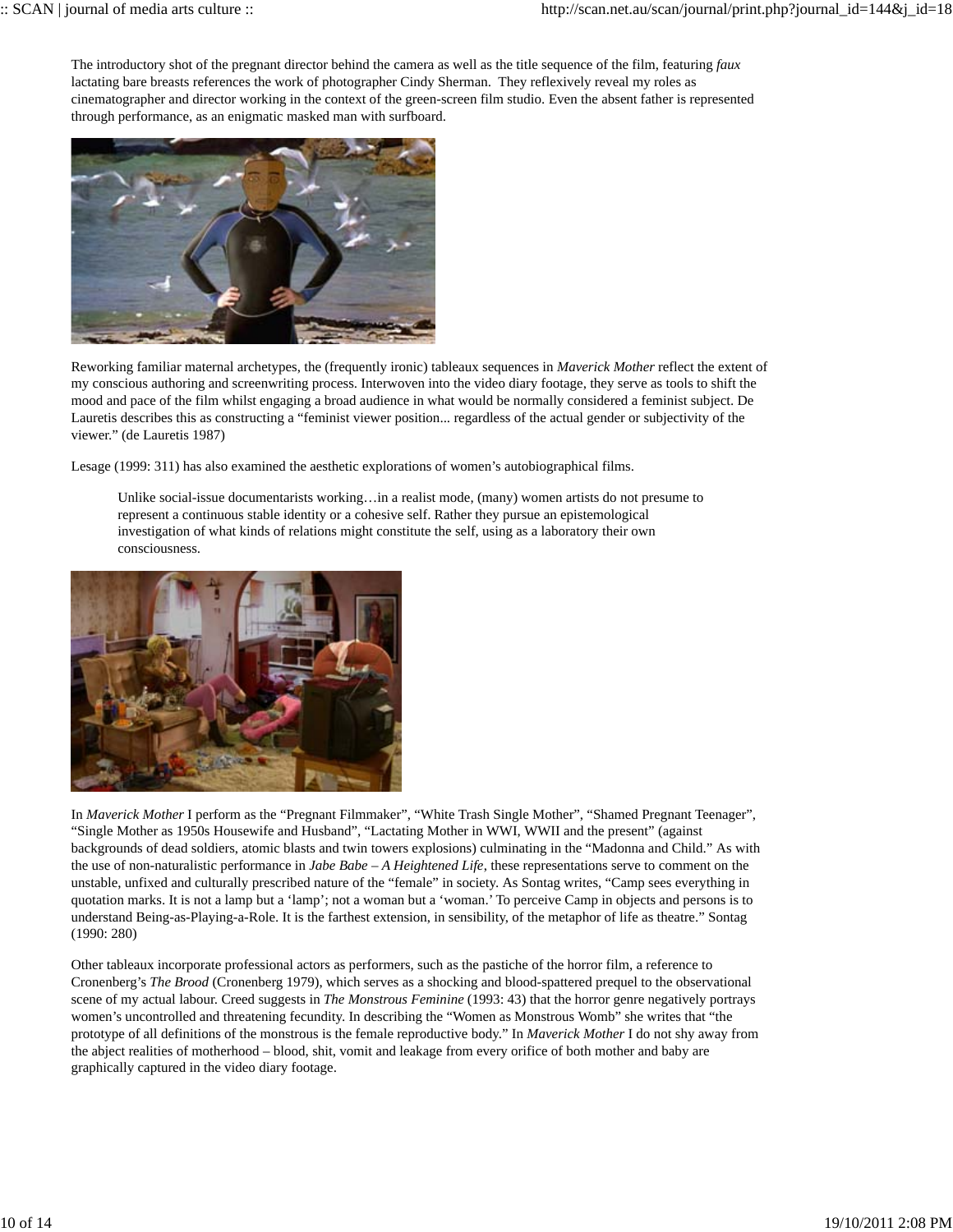

Nichols defines pastiche "as a postmodern tendency to recycle elements of past stories, styles, and histories in ways that drain them of affect" (Nichols 1994: 139), yet he admits that affective force can be gained through mixing this convention with traditional realism. Not all my dramatised sequences have ironic intent. One sequence representing a drowned (prop) baby accompanies shocking 19th century newspaper headlines reporting court proceedings brought against desperate unmarried mothers charged with infanticide. Another pastiche sequence of a blood spattered birth in a car transforms its tone from the ironic to affective as the voice-over describes a phone call from a friend who had just lost her baby due to a miscarriage.

Archival footage is also used in a self-conscious manner. An animated 1930s film of a tiny housewife mixing a cake, putting it into an oversized oven, then catching it as slides out through mid-air is interspersed throughout the film as a visual play on the expression "bun in the oven", a euphemism for pregnancy. Due to the limitations of broadcast television and the censorship of the representation of the crowning of a baby's head from the vagina during "prime time," I inserted the flying bun footage ironically in what was otherwise an observational birth scene. This inclusion is a clear sign of authorial intervention in the documentary process and a comment on contemporary censorship restrictions.

Writing about innovative (auto)biographies, Waldman and Walker (1999: 269) note filmmaker Michelle Citron's observations on the political aspects of the form:

An autobiographical work," writes Citron, should be seen for the political act it is and not denigrated as a "trashy 'true confession.' " "An autobiographical work," she continues, "risks exposing that which the culture wants silenced.

*Maverick Mother* poses a challenge to the traditional concepts of family, fatherhood and the "good" or deserving mother. It exposes the silence around the subjects of the unmarried "spinster" and maternal longing. This documentary seeks to prompt questions rather than providing solutions, challenging the realist imperative for things to add up, conclude, culminate in a point. Trinh T. Minh-ha writes, in a statement which is particularly pertinent to *Maverick Mother* - a film about conception, pregnancy and birth - that "Seeking to perforate meaning by forcing my entry or breaking it open to dissipate what is thought to be its secrets seem to me as crippled an act as verifying the sex of an unborn child by ripping open the mother's womb." (Minh-ha 1989: 48-49)

*Maverick Mother* examines the social experiment of solo motherhood by choice and the redefinition of family structures through innovative use of performance and production design. While it employs a chronological narrative structure of conception, pregnancy and birth, it s subjective position does not seek to present "facts," propose a conclusion or the definitive truth. The affective freeze frame at end of film, where the filmmaker holds her infant son Arlo up to the Super 8 camera lens, is a reference to Truffaut's *The 400 Blows* [Les quatre cents coups] (Truffaut 1959). It is perhaps asking: what will be the next chapter in this boy's life?

We may well ask, what will be the future of the subjective, authored documentary?

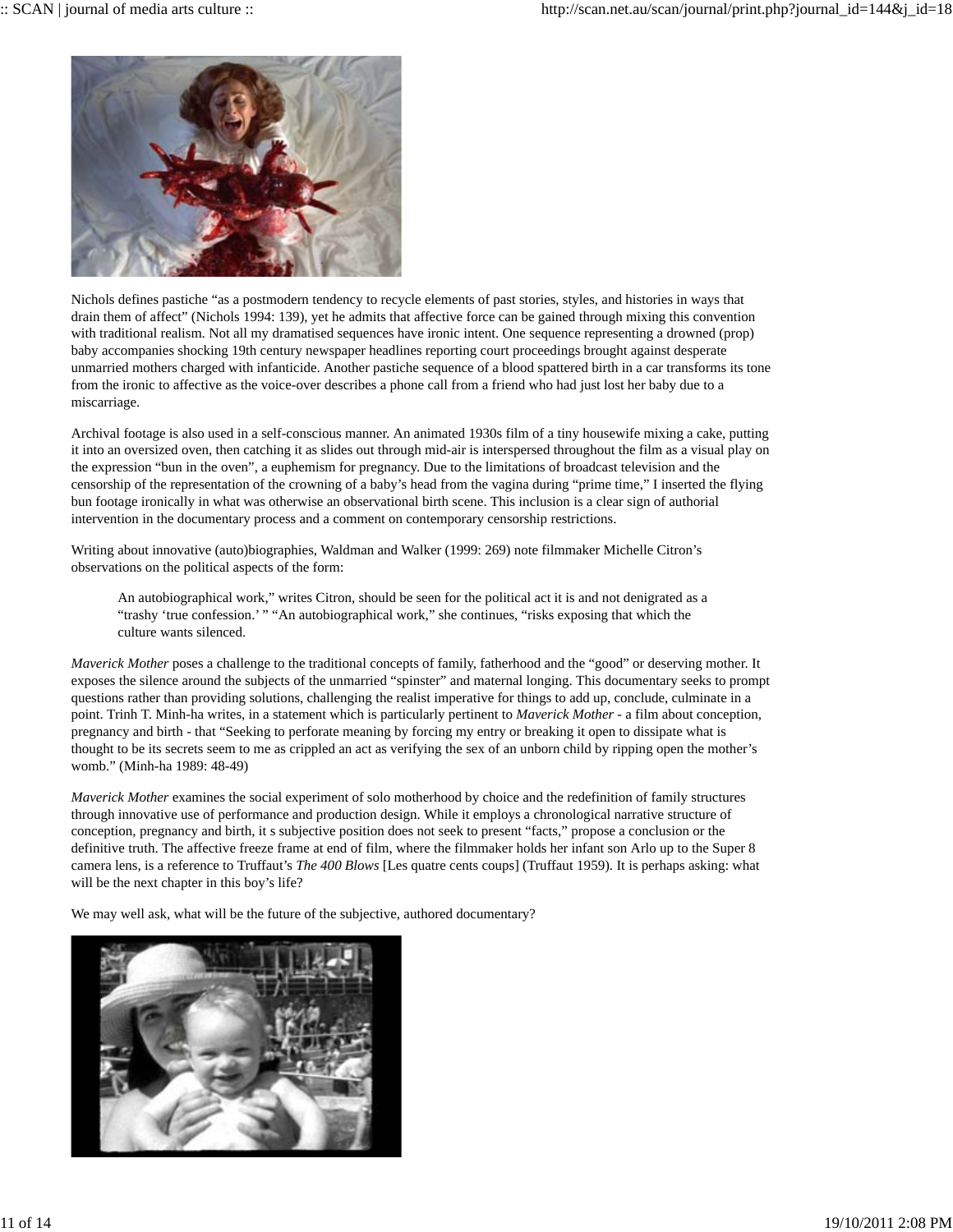## **The future**

Will the director-as-author continue to be financed to produce innovative hybrid documentaries for terrestrial or cable television in the coming decade? Is the proliferation of "documentary-lite" or "factual entertainment" reality formats as well as the amateur, unmediated *vlog* a threat to the structured, coherent argument, specialised research and sophisticated visual style employed by the professional director: the "dialectic of high versus low culture?" (Kochberg 2002: 49)

Werbner has noted that aesthetic or intentional hybridity serves to "shock, change, challenge, revitalise or disrupt through deliberate, intended fusions' and in so doing 'create an ironic double consciousness" (Werbner 1997: 5). Is there a danger that the simplistic process of "content-capture" will mean the loss of such approaches in documentary filmmaking, that it will replace a disciplined, conceptual and selective framing process and the production of thoughtful, complex documentary films? For *DIY* operators, the camera is simply "on" or "off," the visual style established through the inherent qualities of the medium itself, rather than self-consciously crafted. Will the artlessness (intended or unintended) and immediacy characteristic of the mobile phone camera or computer webcam undermine the considerable artisanal skills employed by the documentary *auteur*? Or can we, as directors, view this democratisation of media not as a threat but as an opportunity to integrate multiple methods of high definition and *lo-fi* imaging technologies within single productions, as exemplified in *Jabe Babe – A Heightened Life* and *Maverick Mother*?

While terrestrial and cable television may continue to commission authored documentaries, it is likely that this form will also continue to proliferate as theatrical and VOD (Video On Demand) platforms generate niche and specialist markets. A disadvantage of the authored documentary is its relative expense in comparison with generic reality and factual entertainment formats and its rejection of the view of directors as "guns for hire." There is a current trend for corporate producers and broadcasters to favour the "field producer" rather than the "writer/director" model. In this production scenario, the field producer is employed instead of a director, and is briefed by the producer to source, film and interview subjects, before being required to deliver the footage to an editor working for the production company. The exclusion of the director from the editorial process seriously jeopardises the trust established between the director and the filmed subject and the filmmaker's ethical obligation to respectfully represent the social actor's story.

It has been claimed that the web offers a "democratisation" of the media and a new opportunity for self-publishing and authorship. Certainly, a diverse range of voices and perspectives are now represented. H owever, it has also been suggested that the majority of individuals who upload videos to sites such as *You Tube* are white middle-class teenage males , suggesting that marginalised voices and perspectives are not necessarily being served by these new platforms. If a level of "expertise" has been rejected in the production of forms such as the *video blog*, what does this shift mean for the future of professional film education and training? For audiences, the level of authenticity and naivety is evidently appealing.

In a globalized media landscape diverse social, gender and political perspectives need to be valued, as they are frequently under threat. After all, women's, queer and marginalised authorial voices emerged in the 1970s after having been locked out of professional training, financing and exhibition for most of the 20th century. Their subjective perspectives gradually emerged through community video and avant-garde circles before being accepted into the legitimate "film and television industry."

The *auteur* voice is influential in its provision of ethically sound, diverse cultural, class, sexual, gender perspectives and stylistic treatments. Documentary forms continue to adapt and engage with increasingly participatory audiences. Authored hybrid documentaries, considered by some to be "high brow," contribute innovation, irreverence and diversity to our media industry.

### **VIDEO / FILMOGRAPHY**

Anstey, E. (1935) *Housing Problems,* UK: British Commercial Gas Association

Benning, S. (1992) *GirlPower,* USA

Caouette, J. (2003) *Tarnation*, USA: Nightlight Pictures

Cronenberg, D. (1979) *The Brood*, Canada: Productions Mutuelles

Dick, K. (1997) *Sick : The Life & Death of Bob Flanagan, Supermasochist*, USA

Greenaway, P. (1980) *Act of God: Some Lightning Experiences 1966-1980* , UK: Thames

Greenaway, P. (1989) *Les Morts de la Seine* [Death in the Seine], UK: Errato Films

Hill, B. (1998) *Drinking for England,* UK: Century Films

Juran, N. (1958) *The Attack of the 50 Foot Woman*, USA: Woolner Bros

Lewis, M. (1987) *Cane Toads- An Unnatural History,* Australia: Film Australia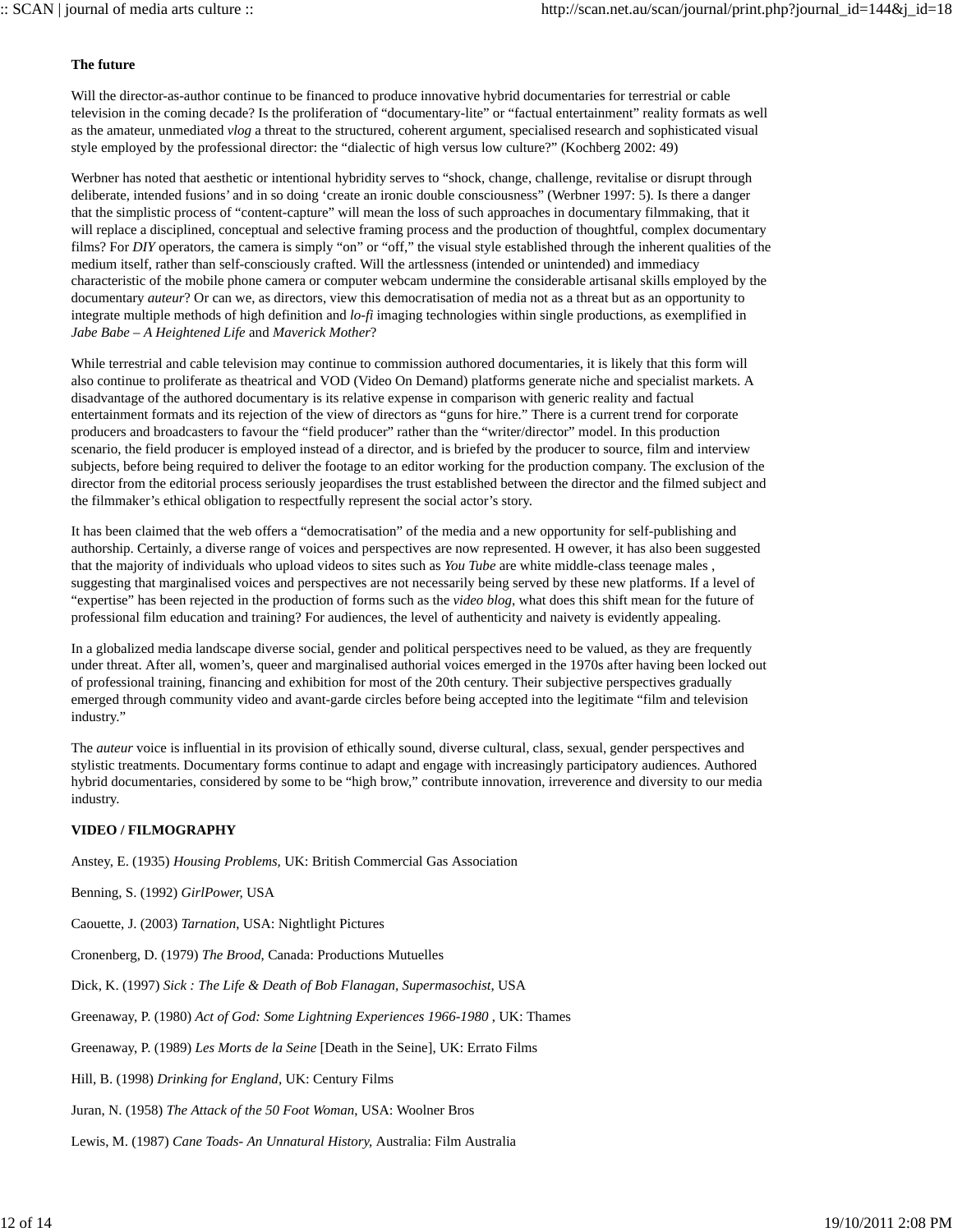Longinotto, K. (1998) *Divorce Iranian Style*, UK: Twentieth Century Vixen

Lumière A. & Lumière L. (1895) *L'arrivée d'un train en gare de La Ciotat* [The Arrival of a Train at La Ciotat], France: Association Frères Lumièr

McElwee, R. (1986) *Sherman's March*, USA: McElwee Productions

Méliès, G. (1902) *Le Voyage dans la Lune* [A Trip to the Moon], France: Star Film

Merewether, J. (1998) *Cheap Blonde*, Australia: Go Girl Productions

Merewether, J. (2001) *Contemporary Case Studies,* Australia: Go Girl Productions

Merewether, J. (2004) *Palermo – 'History' Standing Still*, Australia: Go Girl Productions

Merewether, J. (2005) *Jabe Babe – A Heightened Life*, Australia: Go Girl Productions (gogirlproductions.com.au)

Merewether, J. (2007) *Maverick Mother*, Australia: Go Girl Productions (www.maverickmother.net)

Morris, E. (1988) *The Thin Blue Line*, USA: The Program Development Company in association with Channel 4

O'Rourke, D. (1987) *Cannibal Tours*, Australia: CameraWork

O'Rourke, D. (1991) *The Good Woman of Bangkok*, Australia: CameraWork

Paik, N. J. (1974) *TV Garden*, USA

Rouch, J. (1959) *Moi, un Noir*, France: Les Films de la Pléiade

Seidl, U. (1995) *Tiereische Liebe* [Animal Love], Austria: Lotus Film

Truffaut, F. (1959) *Les quatre cents coups* [The 400 Blows], France: Films du Carrosse

Varda, A. (2002) *Les glaneurs et la glaneuse* [The Gleaners and I], France: Ciné-Tamaris

Vigo, J. (1930) *À Propos de Nice*, France: Institut National de l'Audiovisuel

Warhol, A. (1963) *Sleep*, USA: Andy Warhol

### **SELECTED BIBLIOGRAPHY**

Berry, C., Hamilton, A., Jayamanne, L. (eds) (1997) The Filmmaker and the Prostitute: Dennis O'Rourke's The Good Woman of Bangkok, Sydney: Power Publications

Bhabha, H. (1994) The Location of Culture, London and New York: Routledge

Bruzzi, S. (2000) New Documentary: A Critical Introduction, London: Routledge

Butler, J. (1990) Gender Trouble: Feminism and the Subversion of Identity, London and New York: Routledge

Butler, J. (1993) Bodies that Matter: On the Discursive Limits Of Sex, London and New York: Routledge

Carroll, L. (1865, reprinted 1974), Alice's Adventures in Wonderland, London: Macmillan

Citron, M. (1999) "Fleeing from Documentary: Autobiographical Film/Video and the Ethics of Responsibility" in D. Waldman and J. Walker (eds) Feminism and Documentary, Visible Evidence, vol. 5, Minneapolis and London: University of Minnesota Press

Colmer, J. and D., (1987) The Penguin Book of Australian Autobiography, Ringwood: Penguin Books

Creed, B. (1993) The Monstrous-Feminine: Film, Feminism, Psychoanalysis, London and New York: Routledge

Dovey, J. (2000) Freakshow: First Person Media and Factual Television,London Sterling, Va: Pluto Press

Ehrlich, S., Jones, L. (1967) Photographic Evidence: The Preparation and Use of Photographs in Civil and Criminal Cases, London: MacLaren

Feld, S. (ed.) (2003) Ciné-Ethnography-Jean Rouch, Visible Evidence, vol. 13*,* Minneapolis and London: University of Minnesota Press